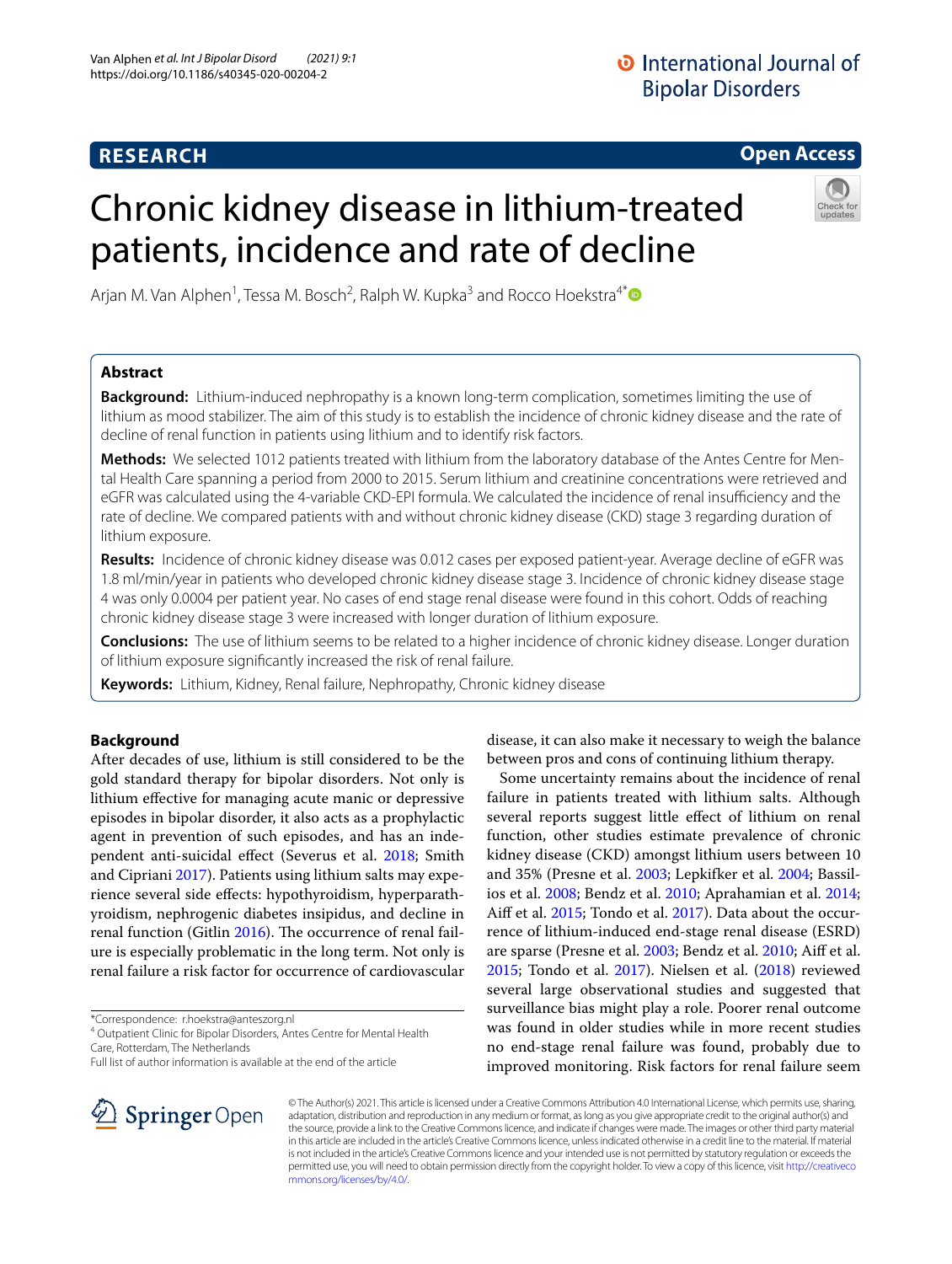to be higher lithium levels, duration of lithium therapy, lower initial eGFR, older age and medical comorbidity (Tondo et al. [2017](#page-4-9); Davis et al. [2018](#page-4-11)).

It is important to more accurately defne exact incidence of lithium nephropathy and contributing risk factors to better inform patients of their risk. The aim of the present study is to establish the incidence of chronic kidney disease and the course of renal function in patients treated with lithium salts.

### **Methods**

#### **Study population**

The laboratory database of the Antes Centre for Mental Health Care in Rotterdam, the Netherlands, was screened for patients who used lithium. Data could be retrieved between 2000 and 2015. A total of 1751 patients were identifed in whom serum lithium was measured. Patients were deemed to be on chronic lithium therapy when a minimum of 5 serum lithium measurements were available, leaving 1151 patients. Another 139 patients were excluded because eGFR was 60 ml/min or less at the initiation of lithium therapy or the start of our database in January 2000. Ultimately 1012 patients were included for analysis. Data on eGFR were available from the onset of therapy in 531 patients who started lithium after January 2000. The remaining 481 patients had initiated treatment prior to January 2000 and no data on eGFR were available between the onset of lithium therapy and the year 2000.

eGFR was calculated for each serum creatinine value, using the 4-variable CKD EPI formula. The date at which lithium was initiated or discontinued was retrieved from psychiatric records. Because we had several creatinine measurements we could calculate the average decline of the eGFR per year in the frst 10 years after onset of lithium therapy. Chronic kidney disease was defned as CKD stage 3, meaning an eGFR less than 60 ml/min/1.73 m<sup>2</sup>. Threshold had to be met on at least two consecutive measurements spanning a 30 day period, for an individual to be considered having chronic kidney disease. The occurrence of CKD stage 3B (eGFR between 30 and  $45 \text{ ml/min}/1.73 \text{ m}^2$ ) and CKD stage 4 (eGFR between  $15 \text{ m}$ and 30 ml/min/1.73 m<sup>2</sup>) were also reported.

We calculated the incidence of CKD in the whole group. In the subgroup of patients who started lithium treatment after the year 2000, we used a paired T-test to compare the eGFR at the start of the therapy between the patients who developed CKD and those who did not. The cumulative incidence of CKD was described using a Kaplan–Meier curve. A binary logistic regression model was used with chronic kidney disease as the dependent variable. The model included gender, age at initiation of lithium therapy and duration of lithium exposure. SPSS® Statistics 18 was used for statistical analysis. p-values<0.05 were considered statistically signifcant.

#### **Results**

1012 patients treated with lithium were identifed for analysis from the database. Of the study population 55% was female. Mean age at onset of lithium therapy was 44.4 years ( $\pm$ 13.4). The average duration of lithium therapy was 9.2 years  $(\pm 8.4)$ . In 118 patients eGFR declined below 60 ml/min/1.73  $m^2$  after the year 2000, this comprised 12% of the study population. In this subgroup 60% was female, the mean age at the start of lithium therapy was 48 years  $(\pm 12)$  and the average duration of lithium therapy was 12.4 years  $(\pm 8.4)$ . The incidence of an eGFR decline below 60 ml/min was 0.012 per exposed patient year. Incidence for the occurrence of chronic kidney disease stage 4 (eGFR<30 ml/min) was only 0.0004 per patient year. No cases of end stage renal disease (eGFR<15 ml/min) were documented in this cohort.

On average eGFR declined 1.8 ml/min/year in the 118 patients who met our target for chronic kidney disease. In the remaining 894 patients eGFR declined only 0.5 ml/ min/year. A Kaplan–Meier analysis estimated median time to reaching CKD stage 3 at 40.9 years as shown in Fig. [1.](#page-2-0) Approximately 10% of patients met our criterion for chronic kidney disease within 5 years after initiation of lithium therapy. A total of 224 patients (13.2%) used lithium more than 20 years without developing CKD. Figure [2](#page-3-0) presents the distribution of patients at diferent CKD stages by the years of lithium exposure.

In the subgroup of patients who started with lithium therapy after 2000, patients who developed CKD had a mean eGFR of 69.8 ml/min at the start of treatment. Patients who did not show a decline of eGFR below 60 ml/min  $(\pm 12.2)$  had a mean eGFR of 80.0 ml/min  $(\pm 15.7)$  at the start of treatment. This difference was statistically signifcant with a p-value of 0.004.

Age at the start of lithium therapy (odds ratio 1.03 (C.I. 1.007–1.06,  $p = 0.014$ )), and duration of lithium exposure (odds ratio 1.03, C.I. 1.01–1.05,  $p=0.003$ ) were associated with a decline in renal function. Mean lithium levels were about the same in patients who developed CKD in different stages (e.g. stage 3:  $n=118$ ; mean lithium level 0.71 mmol/l, SD 0.12) and those who did not  $(n=894;$ mean lithium level 0.70 mmol/l, SD 0.11).

## **Discussion**

We performed a naturalistic retrospective observational cohort study of the incidence of chronic kidney disease in lithium-treated patients, to address a major concern of patients and clinicians about long-term lithium treatment. Our results suggest that the incidence of chronic kidney disease, defned as an eGFR below 60 ml/min, in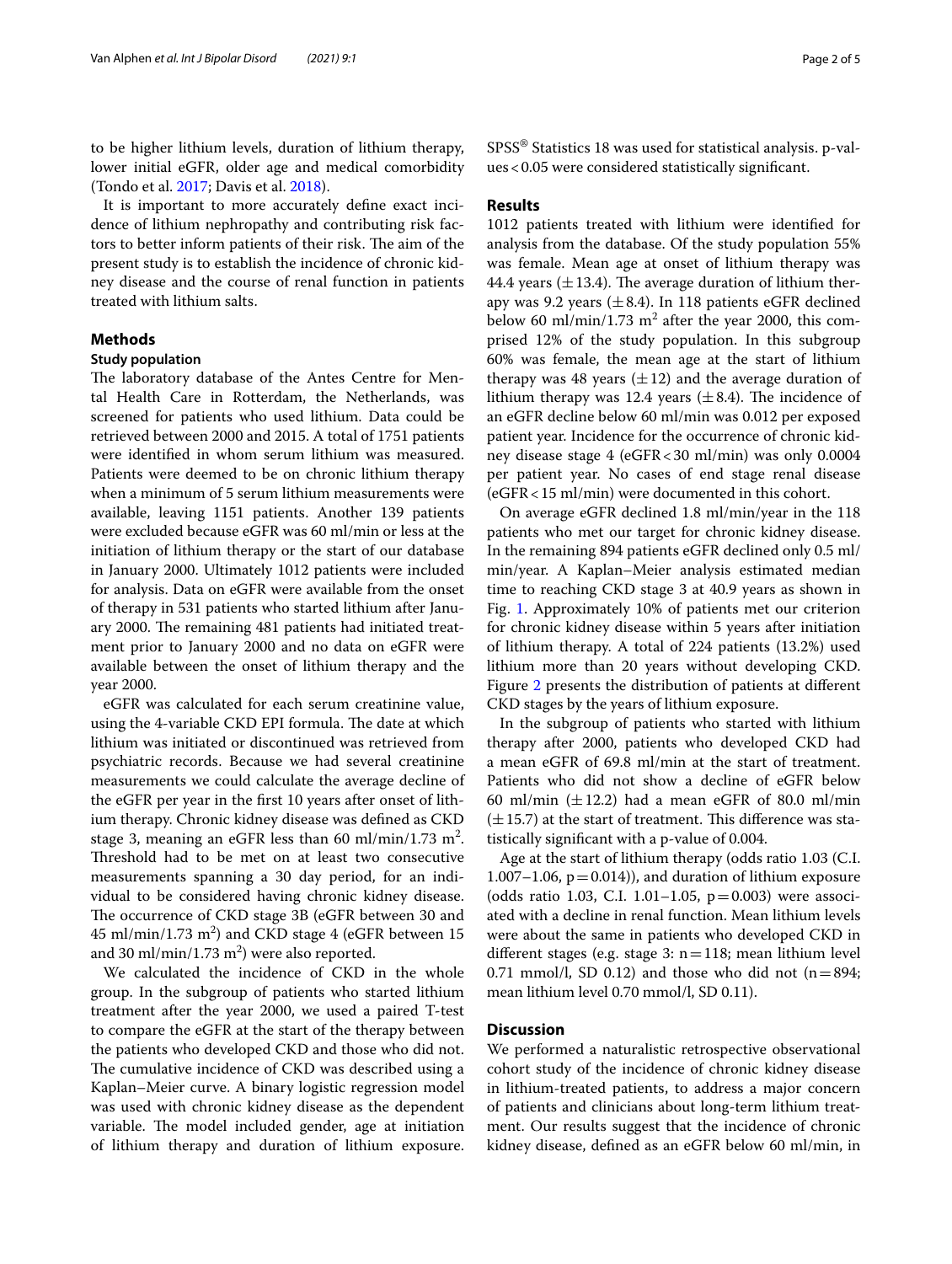

<span id="page-2-0"></span>patients treated with lithium is 0.012 per patient-year. The incidence in our population is therefore 1.3 times higher than that of the general population in the Netherlands, where an incidence of CKD stage 3 or more of 0.0093 per person-year was found in a group with a comparable age as our patients (van Blijderveen et al. [2014](#page-4-12)). This difference is probably explained by ours being a highly selected population of psychiatric patients. In our study population lithium use is an obvious risk factor for CKD but from the current data we cannot conclude it is the sole explanation for an increased incidence rate.

In total 12% of patients reached CKD stage 3 which is comparable to previous studies (Aif et al. [2015;](#page-4-8) Tondo et al. [2017\)](#page-4-9). Patients with CKD stage 3 had a mean decline of renal function of 1.8 ml/min/year which is slightly lower than most previous reports (Presne et al. [2003](#page-4-3); Tondo et al. [2017](#page-4-9)). Decline in renal function appears to be most pronounced in the initial years after the start of lithium therapy.

The occurrence of chronic kidney disease stage 4 is rare and end-stage renal disease did not occur at all in our cohort. One possible explanation might be discontinuation of lithium therapy as eGFR approaches 40 ml/

min lithium, following recommendations of current clinical guidelines. When lithium is discontinued, follow up of renal function is sometimes transferred to the nephrologist, most probably in the hospital in the same region using the same laboratory, but in an individual case outside our region, making creatinine values unavailable to our database.

Duration of lithium exposure and age at onset of lithium therapy, were found to increase odds of developing CKD stage 3. The same risk factors were found in some other studies (Bocchetta et al. [2013;](#page-4-13) Davis et al. [2018](#page-4-11)). From our data longer duration of lithium exposure seem to predispose to decline in renal function. Our analysis suggests, however, that its contribution is relatively low with an increased odds of only 1.03 per exposed patient year.

In clinical practice the treating psychiatrist monitors lithium levels frequently and if necessary adjust the dose to keep those levels in the therapeutic range. Therefore, although mean lithium levels were the same in all groups, we think we cannot conclude that fuctuations in lithium levels don't contribute to an increased risk for developing CKD.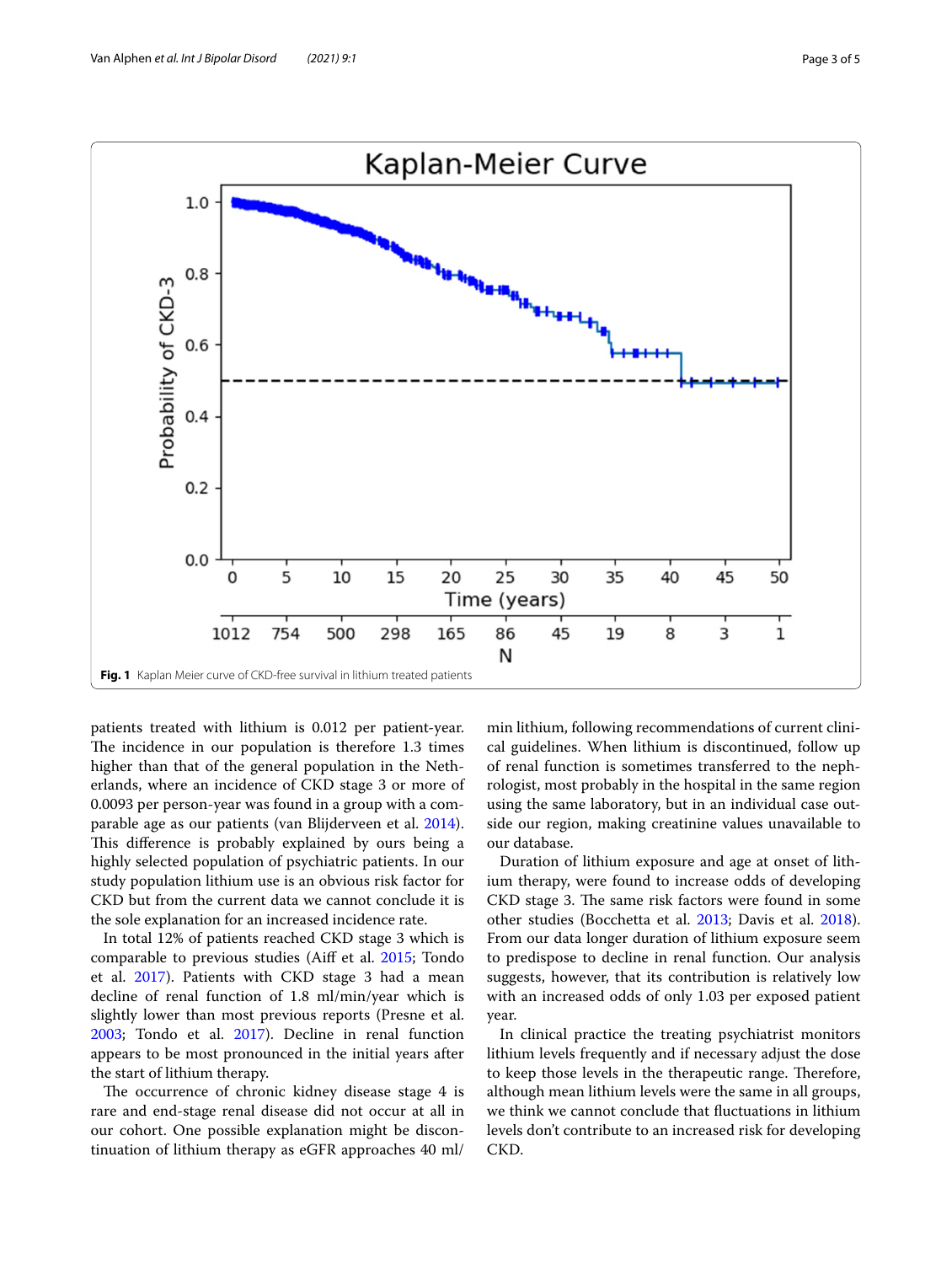

<span id="page-3-0"></span>As suggested by Nielsen et al. [\(2018\)](#page-4-10) we think closely monitoring lithium levels and renal functioning can largely prevent the occurrence of chronic kidney disease stage 4 and end stage renal failure. If done so, our analysis suggests that long term use of lithium may be considered only an additional risk factor for the occurrence of chronic kidney disease. Rather than focussing on lithium as the main cause of renal failure, monitoring and management of hypertension and diabetes mellitus, as well as other risk factors associated with cardiovascular morbidity, should receive more attention in clinical practice. This may improve renal survival in this category of patients and hence allow them to continue their lithium treatment for a longer period of time, maintaining stability of bipolar disorder and associated better quality of life.

# **Conclusions**

When carefully monitored the use of lithium seem to cause chronic kidney disease only in a minority of patients. Severe and end-stage renal failure probably occurs seldom.

#### **Abbreviations**

CKD: Chronic kidney disease; CKD-EPI: Chronic kidney disease epidemiology collaboration; eGFR: Estimated glomerular fltration rate; ESRD: End-stage renal disease.

#### **Acknowledgements**

We thank Martijn Kuijper for his assistance with the statistical analyses.

#### **Authors' contributions**

AA, TB and RH contributed to the design of the study, acquisition, analysis and interpretation of the data and the draft of the manuscript. RK reviewed the manuscript. All authors read and approved the fnal manuscript.

#### **Funding**

Not applicable.

#### **Availability of data**

The datasets used and analysed during the current study are available from the corresponding author on reasonable request.

#### **Ethics approval and consent to participate**

The study was approved by the Medical Research Ethics Committees United, Nieuwegein, the Netherlands (Ref. Number W20.136).

#### **Consent for publication** Not applicable.

#### **Competing interests**

The authors declare that they have no competing interests.